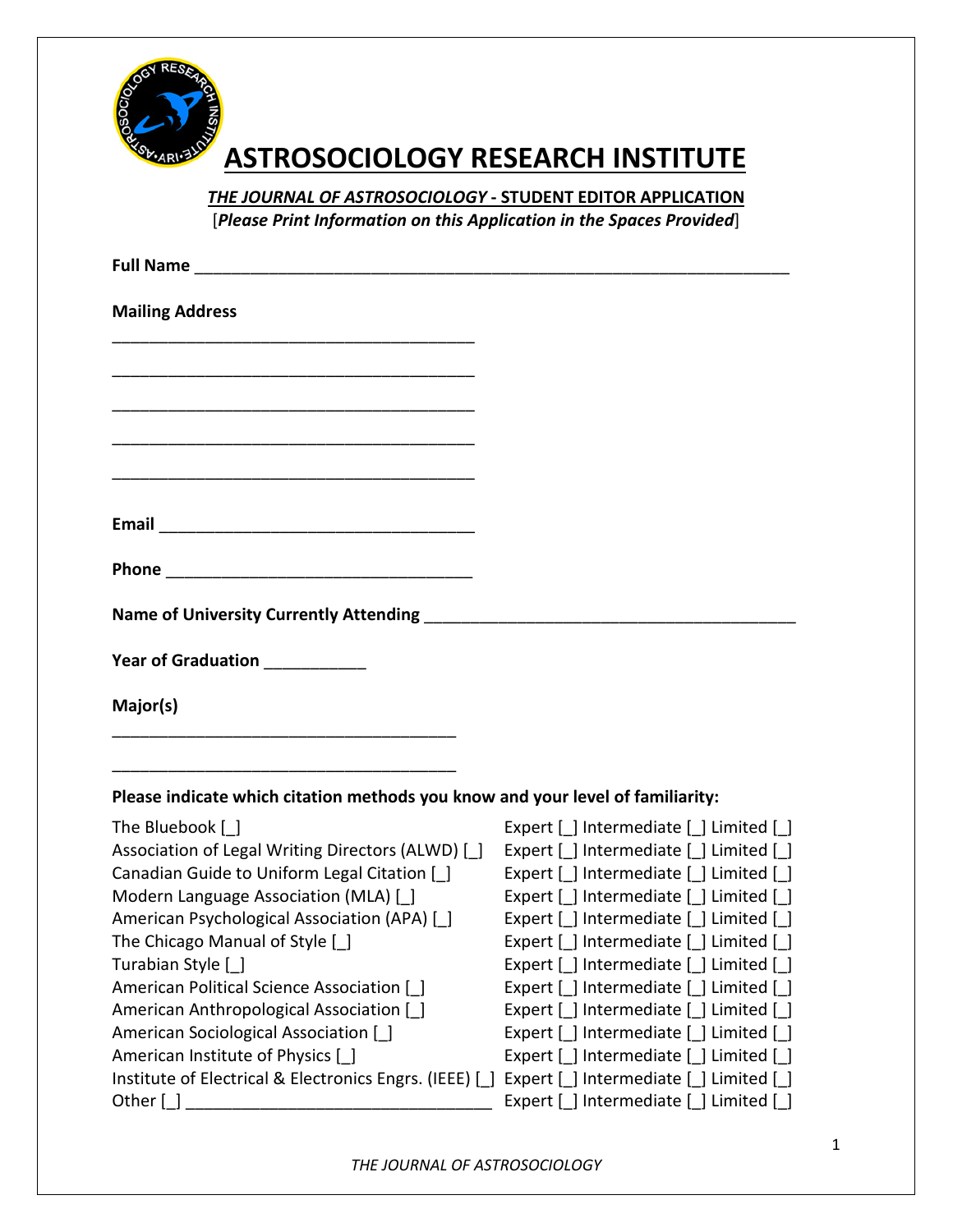

## **ASTROSOCIOLOGY RESEARCH INSTITUTE**

Please indicate the average amount of time you could dedicate per month to your duties as a **Student Editor?** And Allen Controller

Please explain your prior experiences editing and/or performing citation checks on documents (e.g., school papers, academic papers, work documents, etc.)

Please explain your desire to serve as a Student Editor with The Journal of Astrosociology in the space provided.